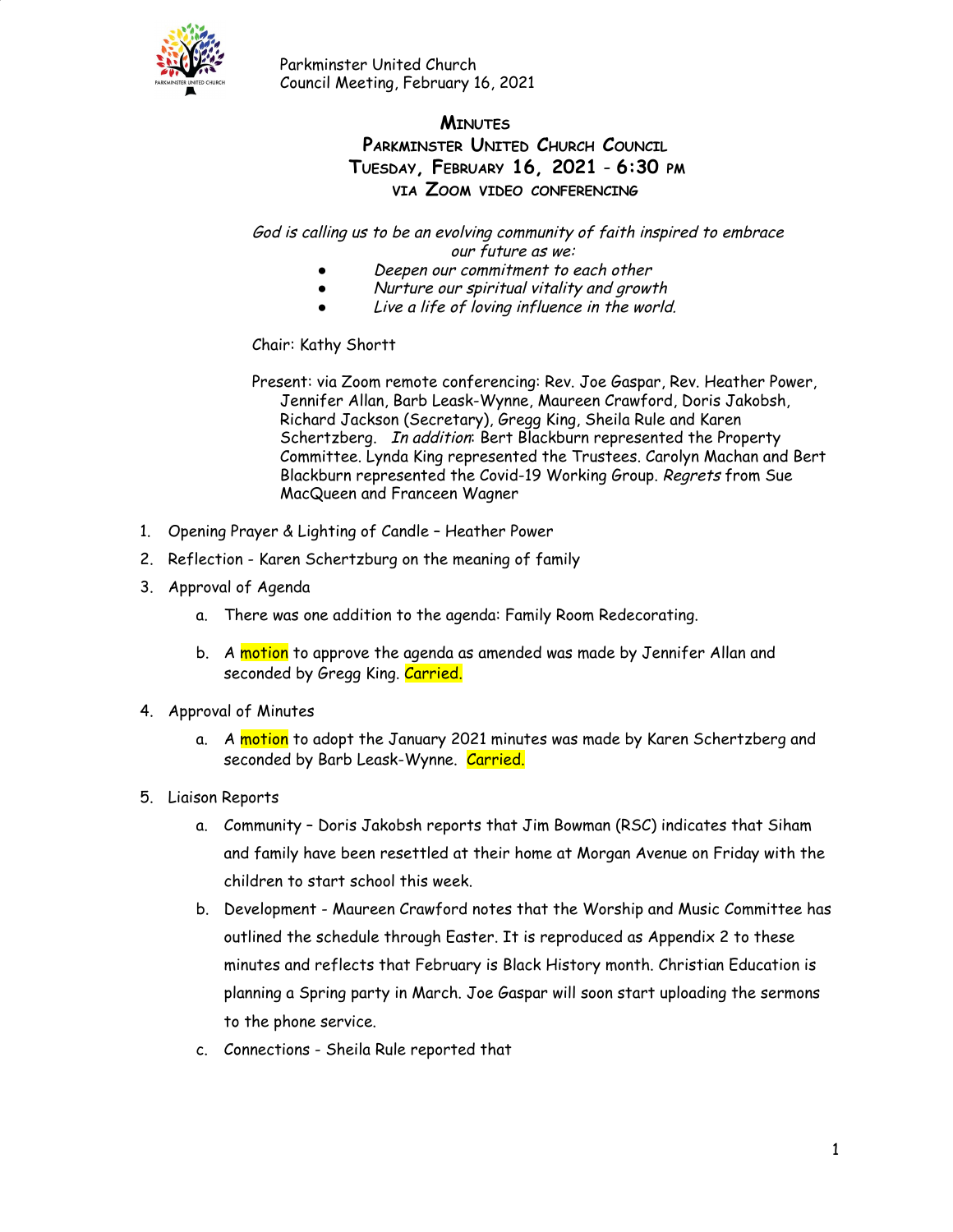

- i. Membership and Pastoral Care delivered a Valentine cookie package to shut-ins last week.
- ii. Membership will be reviewing and updating the directory. There are several adult children who were confirmed when they were younger still listed on the directory. Contacts will be made with the parents to determine if these children should remain on the list. Many have moved away and may need to be moved to a separate list.

### 6. **BUSINESS ARISING FROM THE MINUTES**

- i. Voting has changed on Zoom. Unfortunately now the Yes No votes disappear very quickly making that an ineffective way to vote. Tonight we will be voting by raising our hands. In order to raise your hand, you Click on the Reactions icon at the right side of the Control Panel to open up the 'Reactions' window. Use the 'Raise Hand' button for voting (at the bottom). Joe/Heather can then clear the votes after the vote.
- ii. Review of Building Use: Because of the Stay-At-Home Order, at Council in January we passed the following motion: The Church is closed with the exception of representatives of the Property and Finance Committees, who are required to perform an essential service for the Church from time to time. Allen Switzer will continue to do maintenance in the Church as directed by the Property Committee.
- iii. As of today the Stay-At-Home Order has been lifted and we are now in Level Red. Here is what Barb Leask-Wynne found on the Government Website as it relates to our renters:
	- 1. **14.1** (1) A facility described in subsection 13 (1) or 14 (1) that is not a community centre or multi-purpose facility may provide classes, organized programs or organized activities if it complies with the following conditions:
	- 2. 1. Every person participating in a fitness or exercise class must maintain a physical distance of at least three metres from every other person.
	- 3. 3. The total number of members of the public permitted to be in all indoor classes, organized programs and organized activities at the facility at any one time cannot exceed 10 persons.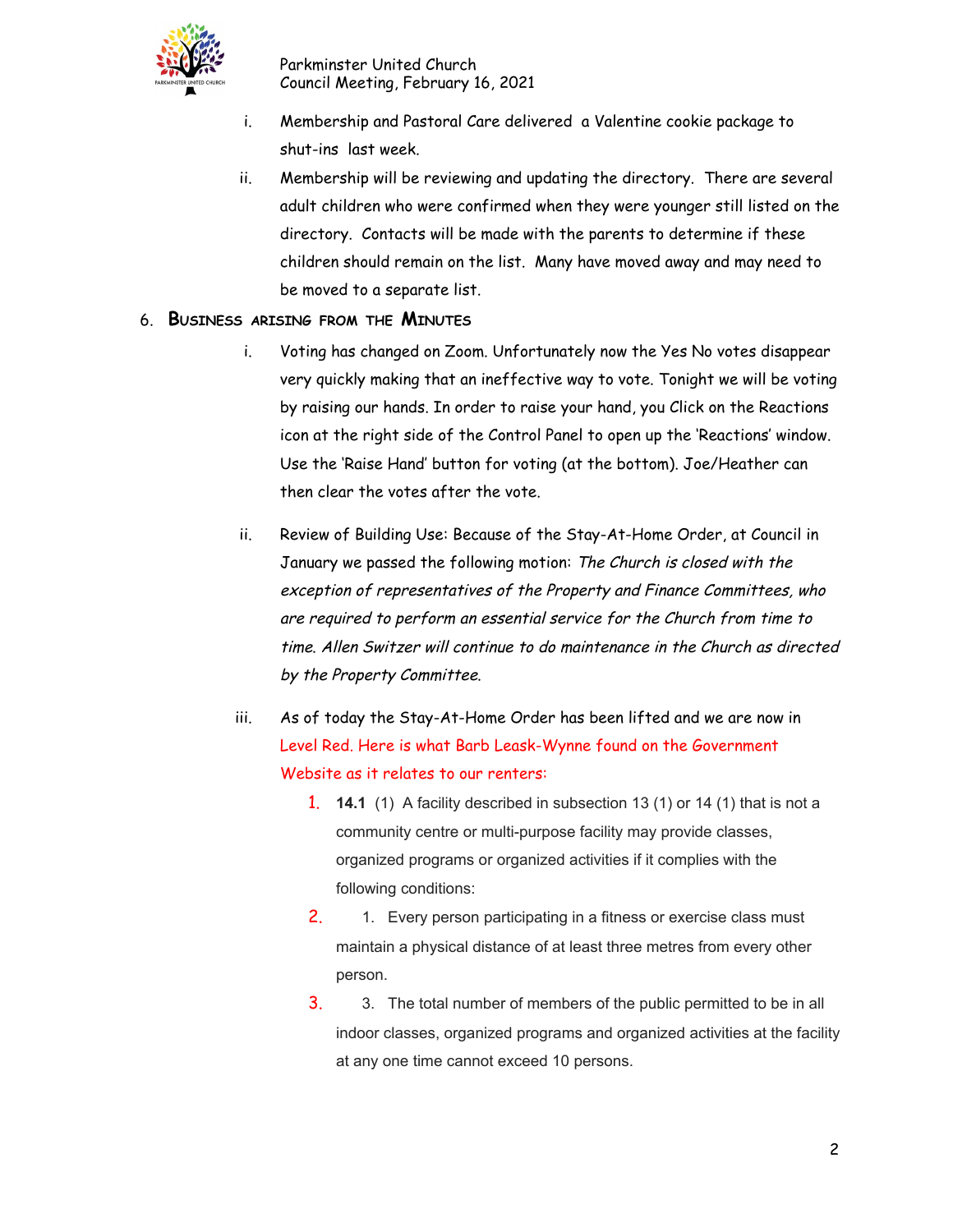

- iv. Renters: We have three renters who would like to start activities
	- 1. **Karate** Safety Plan was approved for Level Red and they operated at RED before (10 participants plus instructor), class times 45 mins with a buffer of 15 mins in between classes. What we would need to add to their Safety Plan would be the 3 meter physical distance from every other person and 10 people total including the instructor. Motion: Doris Jakobsh moved that Karate resume their activities at Parkminster with the following amendments to their safety plan: Each person will maintain a physical distance of 3 meters from every other person and the total number of members of the public permitted in the building cannot exceed 10 persons. Seconded by Barb Leask-Wynne. Carried.
	- 2. **Weekly Pitching training**: Their approved Safety Plan is a Group Size:  $6 +$  instructor for 45-minute sessions  $x$  3 Cohorts will consist of less than 10 and sessions will last less than 90 minutes. No spectators permitted. 15-minutes allowed between sessions to sanitize. What has changed for this group would be the 3 meter physical distance from every other person. Motion: Maureen Crawford moved that Weekly Pitching Training start their activities at Parkminster with the following amendments to their safety plan: Each person will maintain a physical distance of 3 meters from every other person and the total number of members of the public permitted in the building cannot exceed 10 persons. Seconded by Barb Leask-Wynne. Carried.
	- 3. **Kitchener Classics Indoor Training**: Their Safety Plan has cohorts no larger than 10 people. Cohorts will arrive and leave at separate times, we can have a 30 minute buffer between sessions to allow the first group to leave before the second group arrives. What has changed for this safety plan is the 3 meter physical distance from every other person and 10 people total including the instructor. Motion: Sheila Rule moved that Kitchener Classics Indoor Training start their activities at Parkminster with the following amendments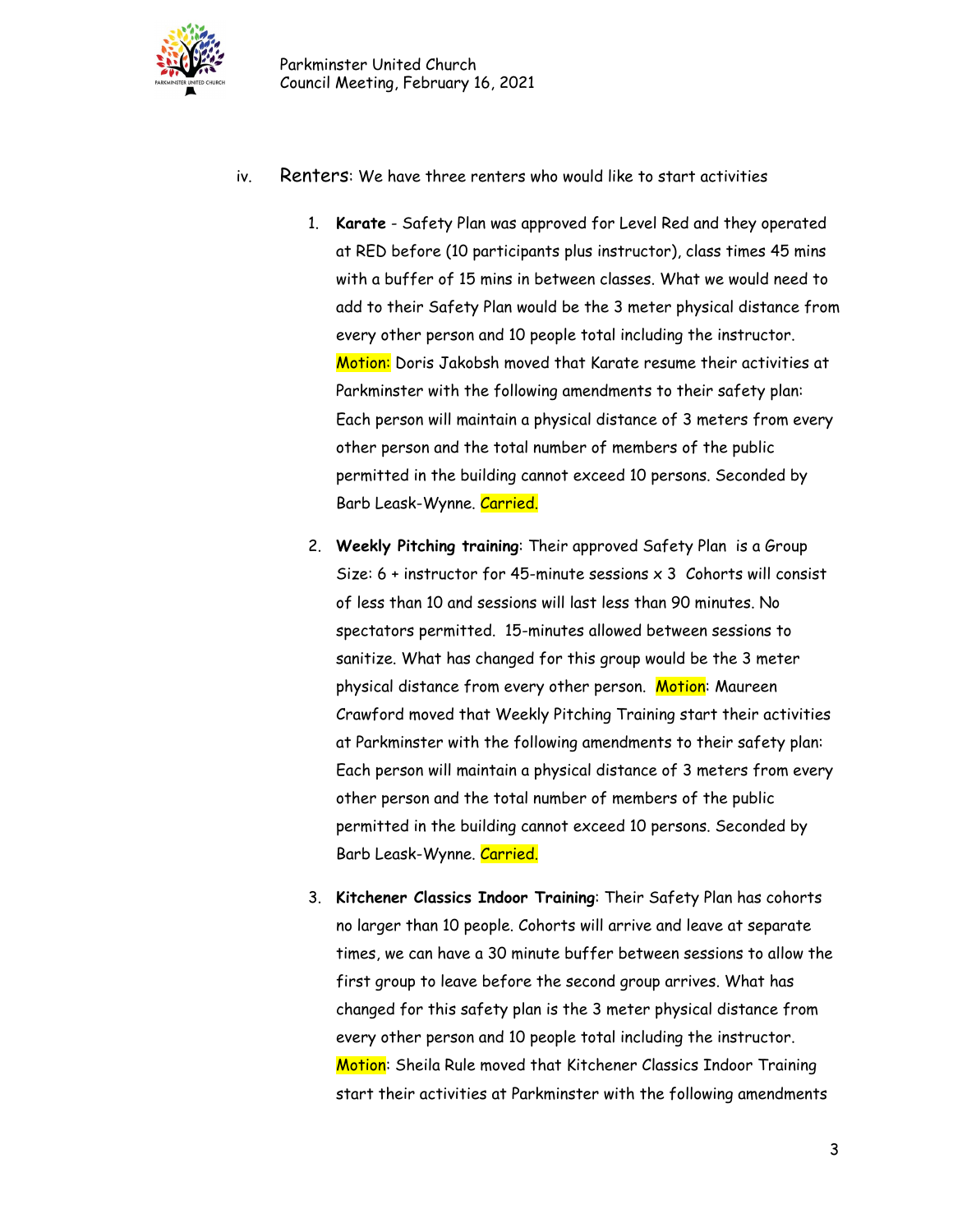

> to their safety plan: Each person will maintain a physical distance of 3 meters from every other person and the total number of members of the public permitted in the building cannot exceed 10 persons. Seconded by Doris Jakobsh. Carried.

- 4. **Church Groups**: In November when the Province was in ORANGE, but our Region was advising against non-essential trips because of our increasing case counts, Council passed a motion that, given the worsening Covid-19 outlook and the vulnerability of the Parkminster congregation, effective immediately the practices by soloists, the Bell Choir, the Band and all recording events, as well as visitors to these practices, be cancelled and that this determination would be revisited in January. Our Region moved into RED shortly after. Council debated as to whether we should follow that same policy this time or should we consider letting soloists record and the Band practise as these events would be under 10 people? Motion: Barb Leask-Wynne moved that, given the 3 metre distancing and 10 person maximum, only soloists be allowed to practice at this time. Seconded by Doris Jakobsh. Carried by a 5-to-3 majority. Council decided to postpone a motion on the Band and will adopt a 'go-slow' policy for the present.
- 5. **In Person Worship Services**: In October, Council passed a motion recommended by the COVID-19 WG that given the inherently social nature of in-person worship services, the prolonged exposure to participants attending events, the demographics of our communities of faith as <sup>a</sup> higher risk, and the safety protocols required to ensure reduced risk, the COVID-19 WG recommends that Parkminster Church remain closed for in-person worship services and that we continue with on-line Zoom services and incorporate (photographic) elements of the sanctuary into the service and that the COVID Working Group will review this decision in early January. This motion was debated and the following Motion was proposed by Sheila Rule: Parkminster will continue with on-line services. This decision shall be reviewed monthly. Seconded by Maureen Crawford. Carried.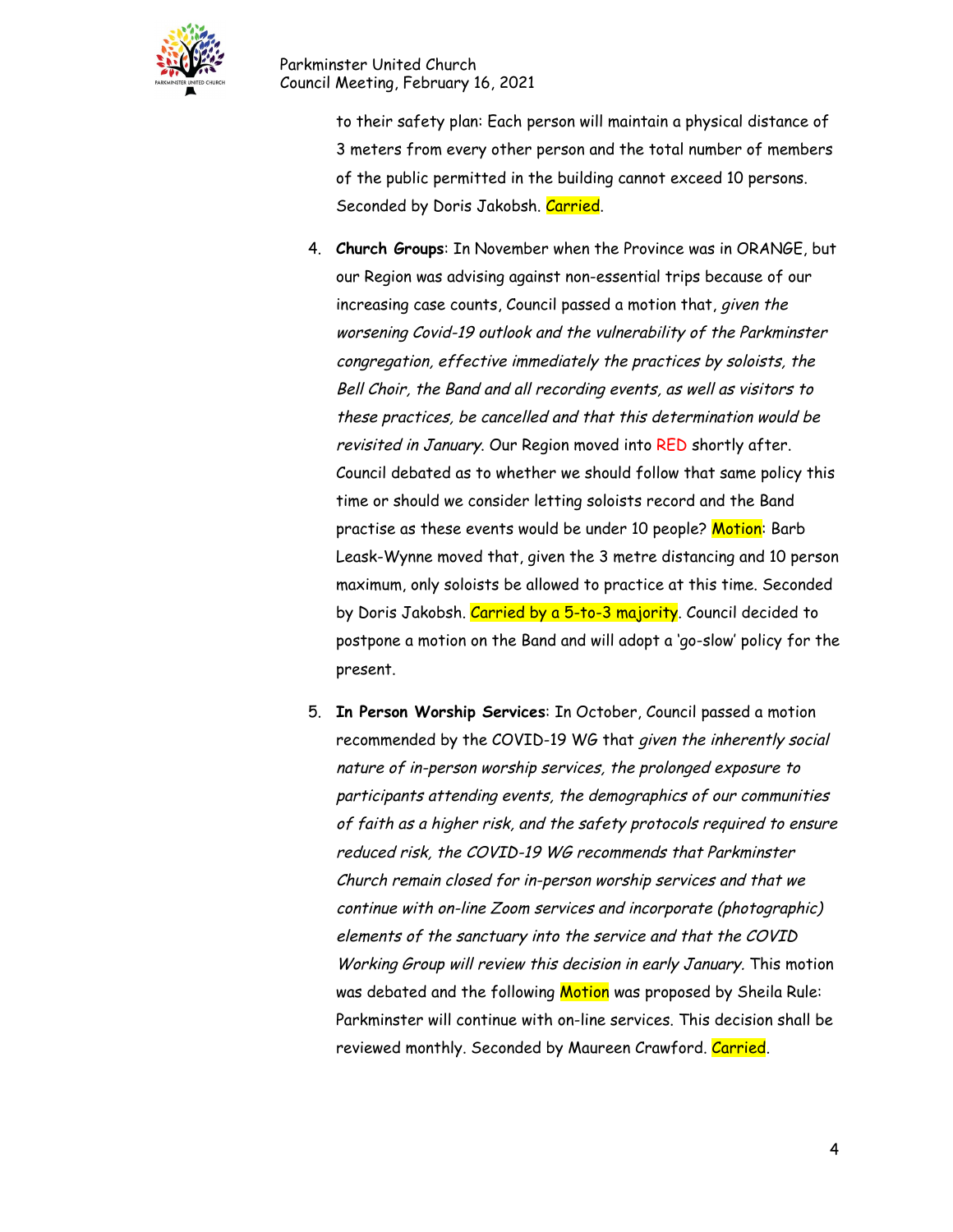

- 6. **Church Office**: Council also passed a motion in October that we accept the recommendation of the Covid 19 Working Group that the Church Office remain closed and the decision to reopen be revisited in early January. A motion was proposed by Karen Scherztburg: Parkminster's office will remain closed. This decision shall be reviewed monthly. Seconded by Jennifer Allan. Carried.
- 7. **Social Groups and Committees**: Motion: Maureen Crawford moved that no social group or committee shall meet in the Church's facilities. This decision shall be reviewed monthly. Seconded by Barb Leask-Wynn. Carried.
- 8. The **broadcasting equipment** has been installed. Kathy Shortt requested that Council be brought up-to-date on the grants as there were questions about our success in obtaining them. To recap: our application to the **Enabling Accessibility Fund** to install an audio-video broadcasting system in the Sanctuary was refused. We then applied for funds from **UCC's Innovations Growth Grant Fund** (\$5,000) (should know any day now if we have received it) and UP fund (**United Possibilities Fund**) (should know in early March if we receive the money). There has also been a Fund set up within the Capital Fund to receive donations for the broadcasting equipment. This summarizes our proposals and finances. We are now capable of broadcasting from the sanctuary should we wish. Bert Blackburn indicated that we might start by broadcasting our soloists and then consider other broadcasts given that the computer at the back of the Sanctuary will be the Zoom host.
- v. Girls Rock Summer Camp
	- 1. Offers activities that focus on creativity, leadership, collaboration, and philanthropy for girls ages 4-12.
	- 2. It is hard to say what colour level we will be at when summer arrives, but this group would like to know if they can hold the camp here because, if not, they will need to look at another location. We could approve them in general and then say their present safety plan would need to be adjusted based on the Provincial Coloured Framework.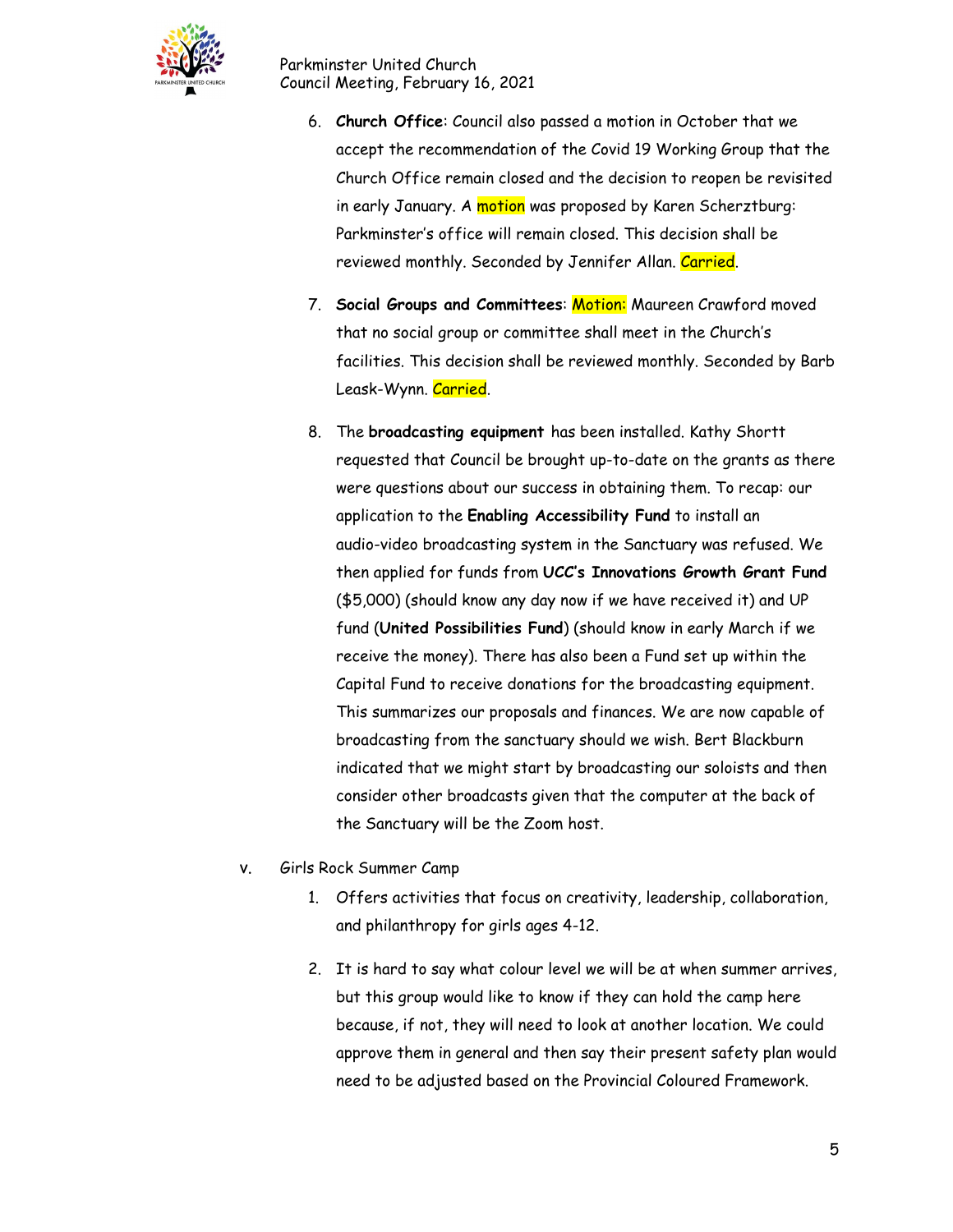

> Jennifer Allan asked that we check that they can provide a satisfactory letter of recommendation from their previous landlord. Action: Kathy Shortt to follow up on this request.

- 3. Motion: Jennifer Allan moved that, assuming a satisfactory report from their previous landlord is obtained, we approve the Girls Rock Summer Camp Safety Plan and their use of Parkminster for their camp during July and August. Their Safety Plan will need to be reviewed before camp starts to ensure that it includes all the requirements of the Provincial Coloured Framework at the time of camp. Seconded by Maureen Crawford. Carried.
- vi. Bocce Ball Storage Bert Blackburn reported that a significant structural change to our gym would be needed to store the tables and chairs in order to accommodate the three lanes required for Bocce ball. We have \$23,500 left in their account out of an original \$25,000, however alterations to allow storage of tables and chairs during the Bocce events (and during Karate) would likely cost \$50,000. Our EDGE proposal, which may take 8 years to be granted, might cause the gym to be torn down and this has to be considered. Burt Blackburn is trying to determine what kind of foundation will be needed (likely need for footings). Motion: Sheila Rule moved to defer a decision on this matter until matters were clarified re total cost and EDGE. Seconded by Gregg King. Carried.
- vii. Family Room Redecorating Bert Blackburn suggested that we should consider painting the Family Room and having Allen Switzer do the painting. We might also replace the carpet with vinyl flooring and provide new furniture and other furnishings with a total cost of \$2,500. Motion: Gregg King moved that the Property Committee spend up to \$2500 to redecorate and refurbish the Family Room. Seconded by Maureen Crawford. Carried.
- viii. Annual Meeting Protocols
	- 1. Barb Leask Wynne, Jennifer Allan, Sue MacQueen and Kathy Shorttmet Monday morning and worked on Zoom protocols for the Annual Meeting taking place on Sunday, February 21 following the worship service. A document will be sent later this week in an email blast. This document will give specific instructions and outline voting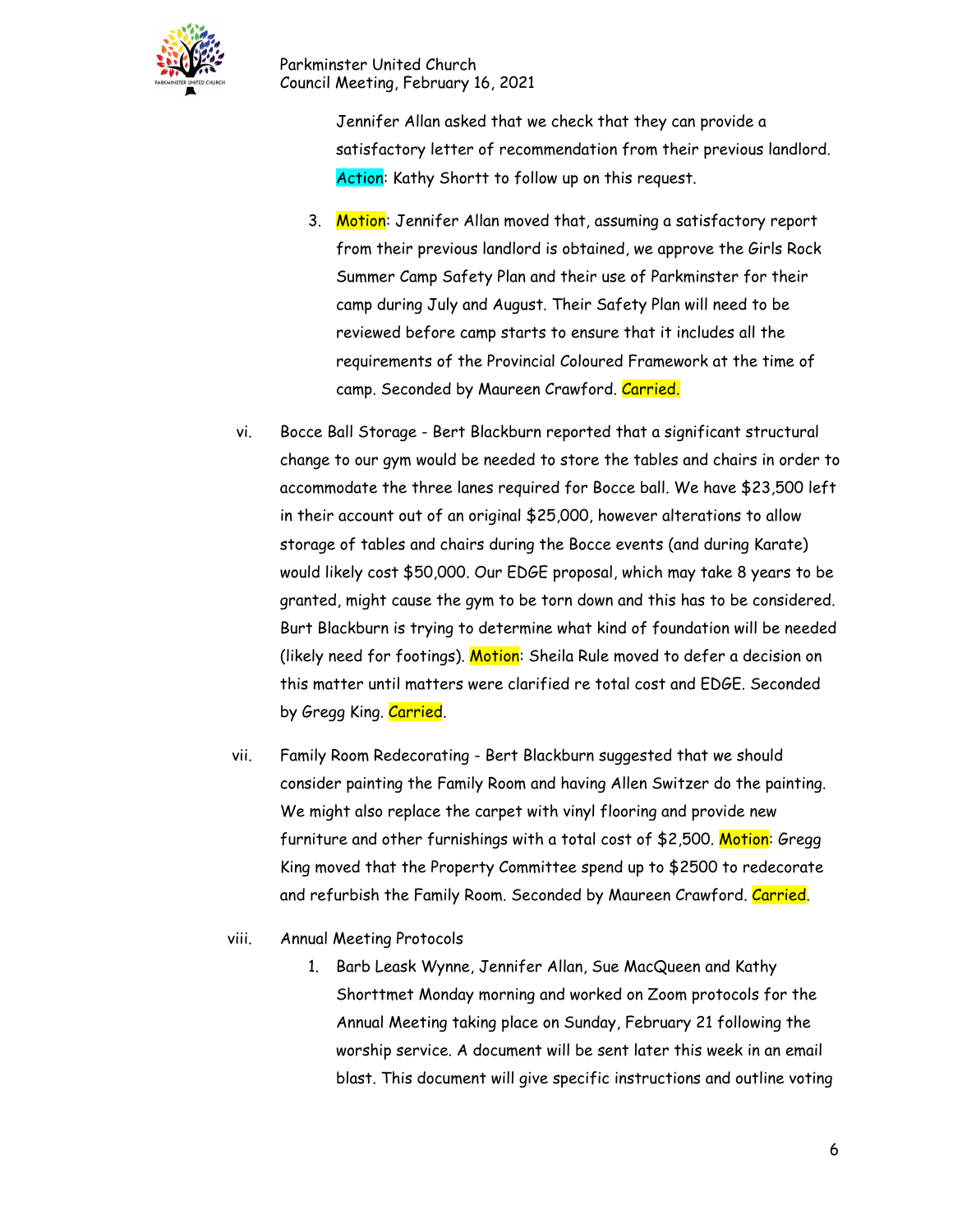

> procedures. There will be a Practice AGM on Saturday morning at 9:30 to work out technical difficulties. What you can do is make sure that your Zoom name includes all the names of all the people in your household who will be attending the Annual Meeting and please use your first and last name e.g. Kathy Shortt Ted Oldfield. Instructions will be provided in the document we send out.

### 7. **NEW BUSINESS**

- <sup>I</sup>. Financial Report Gregg King summarized our current financial situation. The financial spreadsheets are attached as Appendix 1. We are approximately \$10,000 in arrears in our member offerings and therefore roughly \$17,000 behind budget in terms of gross profit. We expect to receive Federal Government incentives of over \$5,500 soon. The Balance Sheet indicates our Capital Fund stands at nearly \$65,000 and our total equity at \$118,000. Motion: Maureen Crawford moved to accept the Financial statements. Seconded by Jennifer Allan. Carried.
- ii. Council Appreciation Kathy Shortt thanked Council members for their service:
	- 1. A BIG thank you to Council for all your work this year. It has been quite a year. When I look back, I feel really proud of our work. I am happy with the Safety Measures we put in place to ensure that Parkminster staff, congregants and renters stayed safe. They worked. I am proud of the careful thought that went into those decisions. I am proud of the way Council worked together as a team, everyone always eager to their part. It has been a joy for me to be part of such an impressive, talented leadership team.
	- 2. Tonight we have two people who will be leaving Council. Firstly Maureen Crawford. Thank you Maureen for your time and dedication to Council. It is a big commitment to come to a Council meeting every month and do all that reading beforehand. Thanks so much for the Fundraising Auction you ran. What a success that was and everyone had so much fun! Building community while raising money was the perfect mix. The problem is that because you were so successful people will be asking you again...once the pandemic is over. Council will miss you Maureen. Thank you.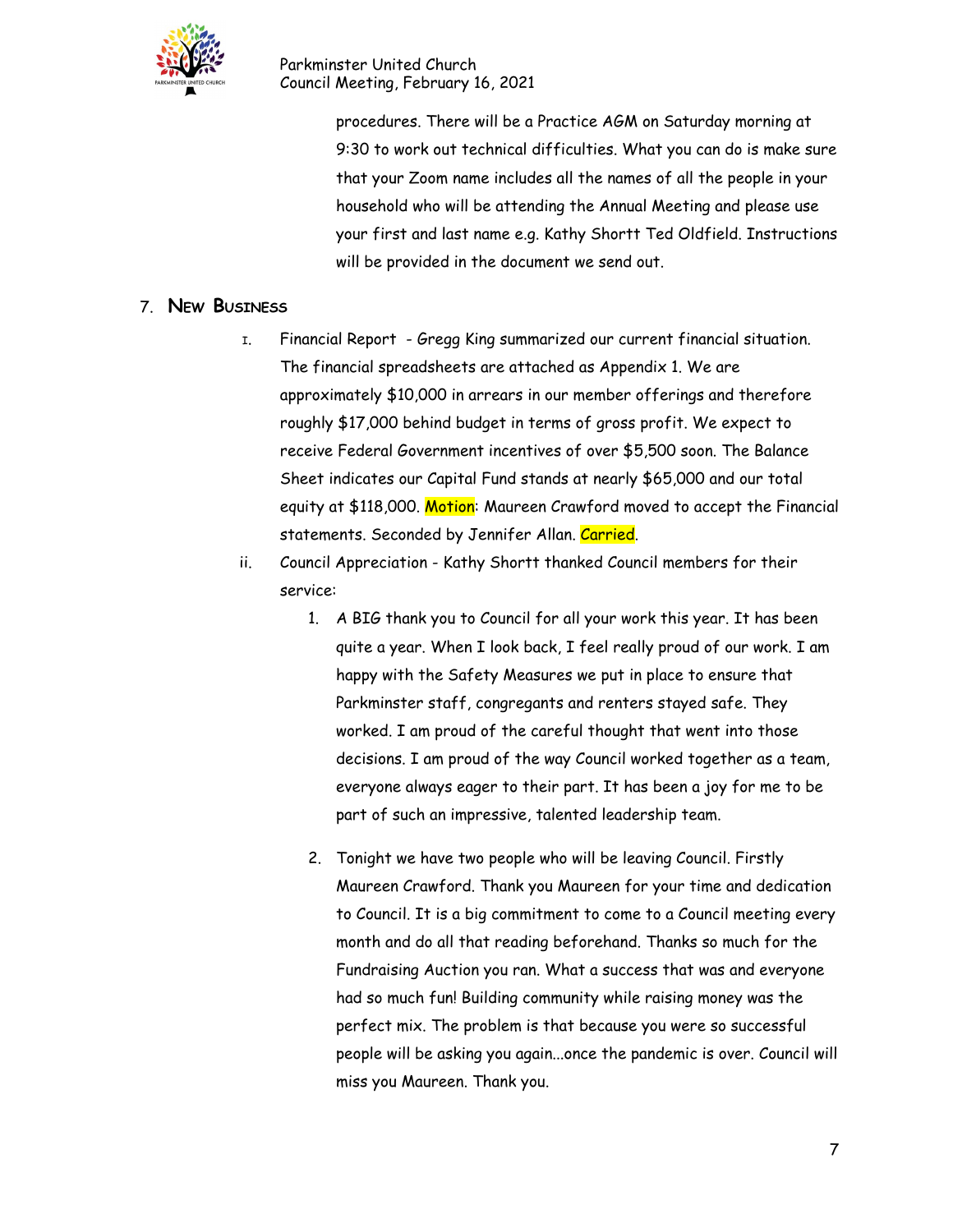

- 3. Next we have Barb Leask Wynne. Barb graciously agreed to come back to Council as Past Chair after Maedith had moved away. We are so grateful that you did Barb. We needed your expertise as a doctor and we needed your voice as an experienced Parkminster Leader. I personally leaned on you a lot and you were always there for me. You have been a mentor for me and I appreciate your gifts of time and guidance. Thank you.
- 4. Joe Gaspar thanked Kathy for her thoughtfulness and leadership as Chair. She has been an enormous benefit to the Church.
- iii. Closing Prayer was offered by Joe Gaspar

NEXT MEETING: MARCH 16, 2021 at 6:30 p.m.

## **APPENDICES**

- 1. Financials
- 2. Worship & Music Committee Outline of Church Services through Easter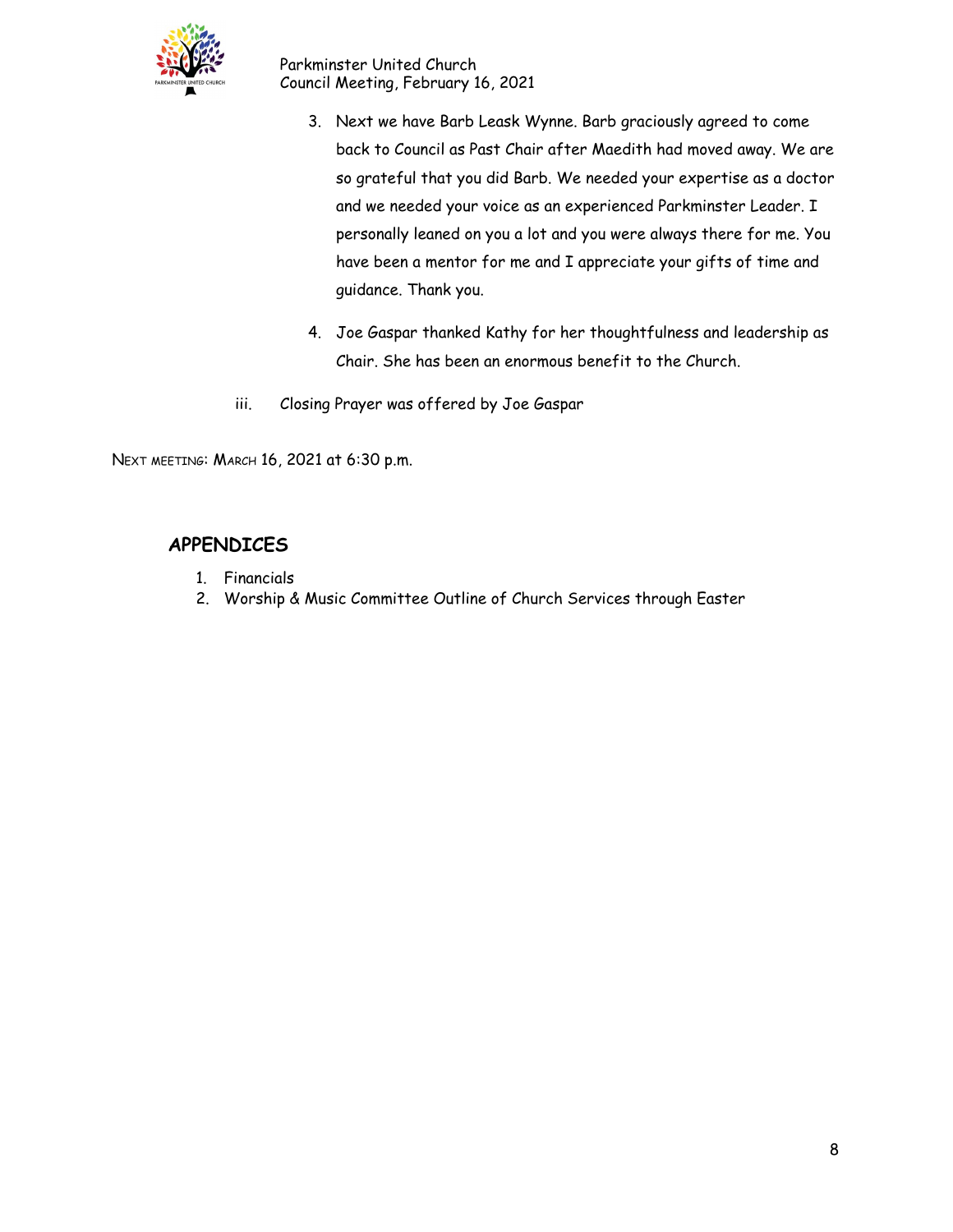# **Appendix 1a: Parkminster United Church Balance Sheet**

**As of January 31, 2021**

|                                        | <b>Total</b> |             |
|----------------------------------------|--------------|-------------|
| <b>Assets</b>                          |              |             |
| <b>Current Assets</b>                  |              |             |
| <b>Cash and Cash Equivalent</b>        |              |             |
| Chequing                               |              | 63,177.26   |
| <b>Savings</b>                         |              | 351,302.63  |
| <b>Total Cash and Cash Equivalent</b>  | \$           | 414,479.89  |
| <b>Accounts Receivable (A/R)</b>       |              |             |
| <b>Accounts Receivable (A/R)</b>       |              | 7,771.05    |
| <b>Total Accounts Receivable (A/R)</b> | \$           | 7,771.05    |
| <b>Total Current Assets</b>            | \$           | 422,250.94  |
| <b>Total Assets</b>                    | \$           | 422,250.94  |
| <b>Liabilities and Equity</b>          |              |             |
| Liabilities                            |              |             |
| <b>Current Liabilities</b>             |              |             |
| <b>Accounts Payable (A/P)</b>          |              |             |
| <b>Accounts Payable (A/P)</b>          |              | 0.00        |
| <b>Total Accounts Payable (A/P)</b>    | \$           | 0.00        |
| <b>Accrued expenses</b>                |              | 0.00        |
| Due to Benevolent Fund                 |              | 6,075.87    |
| Due to Bocce League                    |              | 23,308.00   |
| Due to Capital Fund                    |              | 64,643.56   |
| Due to CE Fund                         |              | 6,587.00    |
| Due to Endowment Fund                  |              | 0.00        |
| Due to Outreach Fund                   |              | 0.00        |
| <b>Broadview</b>                       |              | -1,287.00   |
| <b>Emmanuel Wayside Cafe</b>           |              | $-1,000.00$ |
| <b>Foodbank</b>                        |              | 0.00        |
| <b>General Outreach</b>                |              | 14,085.51   |
| Mary's Place                           |              | $-1,800.00$ |
| Nicaragua                              |              | 69.75       |
| Outreach - other                       |              | 0.00        |
| <b>Plett</b>                           |              | $-2,059.48$ |
| <b>Total Due to Outreach Fund</b>      | \$           | 8,008.78    |
| Due to Refugee Funds                   |              |             |
| Due to refugee fund - Fadi             |              | 9,950.00    |
| Due to Refugee Fund - Siham            |              | 27,569.09   |
| Due to Refugee Support G5              |              | 7,245.00    |
| Due to refugees - RSC contingency      |              | 5,291.60    |
| Due to SAH Dabab                       |              | 36,922.28   |
| Due to SAH Mhd Talal Arab              |              | 34,616.03   |
| Due to SAH Mohamed Alshaar             |              | 35,783.83   |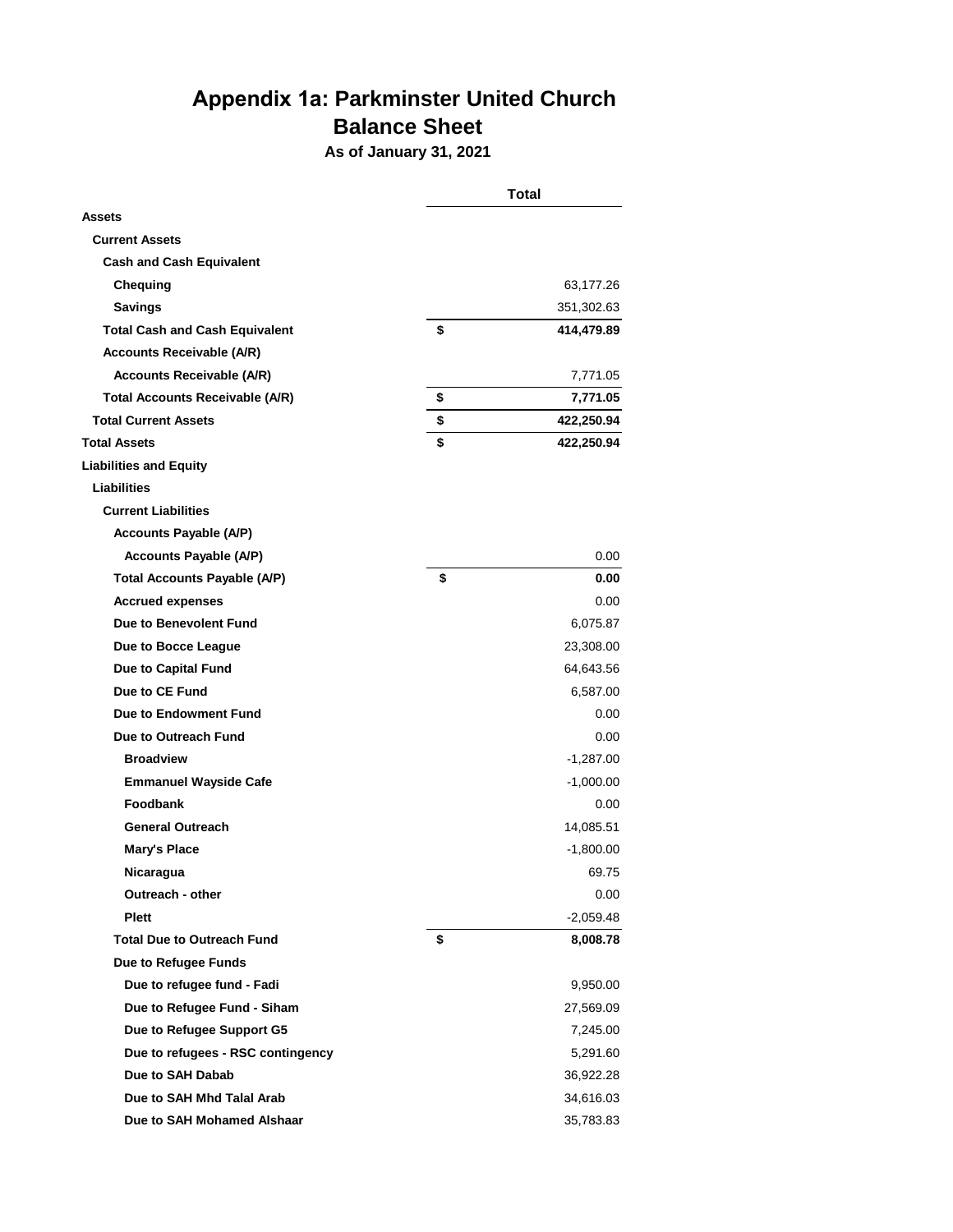| Due to SAH Mohammed Al Adawi        | 33,163.95        |
|-------------------------------------|------------------|
| <b>Total Due to Refugee Funds</b>   | \$<br>190,541.78 |
| Due to the Local Fund               | 6,965.50         |
| <b>GST/HST Payable</b>              | -74.62           |
| <b>HST Payable</b>                  | $-2,280.99$      |
| <b>Total Current Liabilities</b>    | \$<br>303,774.88 |
| <b>Total Liabilities</b>            | \$<br>303,774.88 |
| Equity                              |                  |
| <b>Opening Balance Equity</b>       | 68,927.00        |
| <b>Retained Earnings</b>            | 47,388.59        |
| Profit for the year                 | 2,160.47         |
| <b>Total Equity</b>                 | \$<br>118,476.06 |
| <b>Total Liabilities and Equity</b> | \$<br>422,250.94 |

Sunday, Feb 14, 2021 08:12:26 AM GMT-8 - Accrual Basis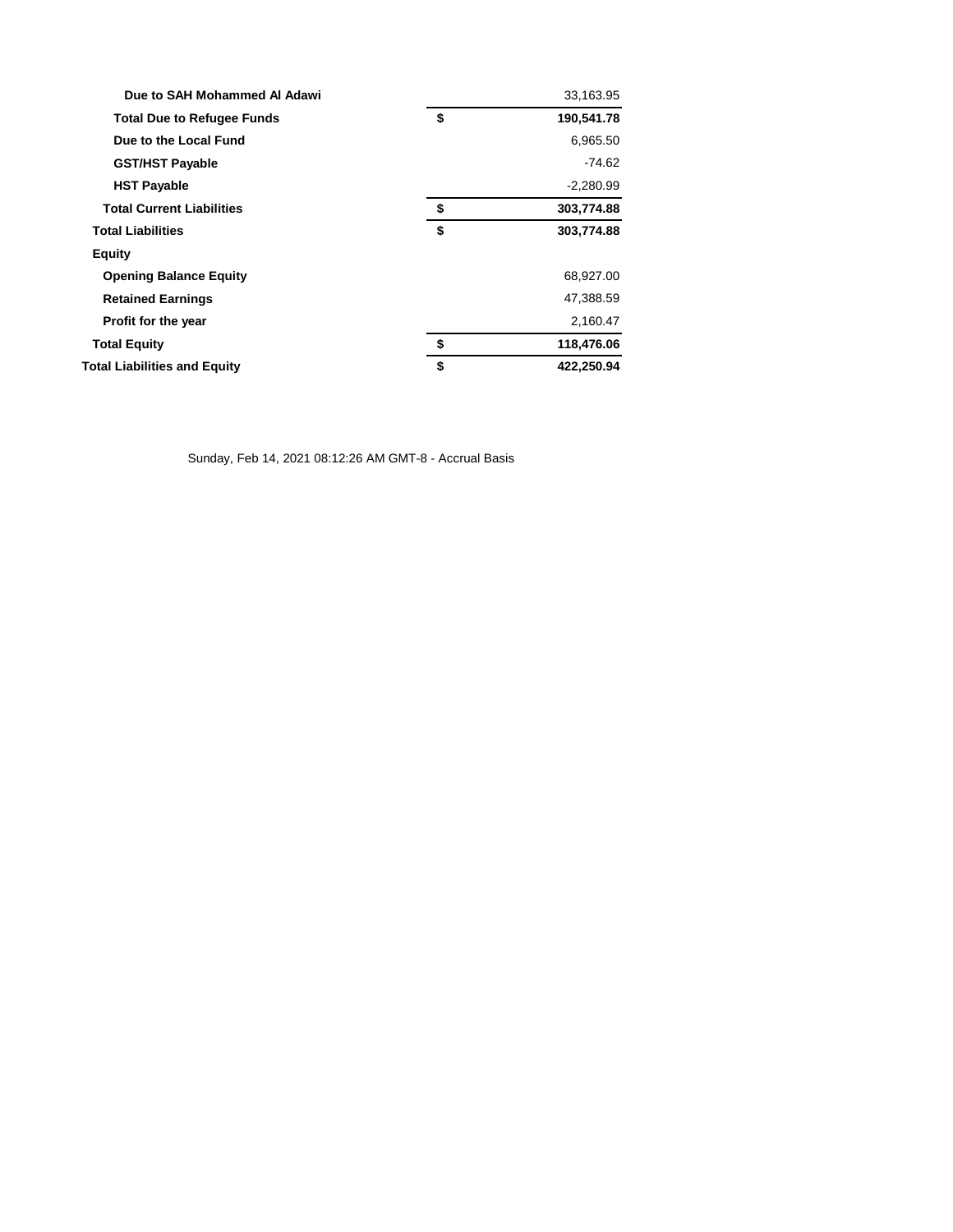# **Appendix 1b: Parkminster United Church Budget vs. Actuals: Budget 2021 - FY21 P&L**

**January - December 2021**

|                                         | <b>Jan 2021</b>     |    |                        |     |              |                         |
|-----------------------------------------|---------------------|----|------------------------|-----|--------------|-------------------------|
|                                         | Actual              |    | <b>Budget</b>          |     | over Budget  | $%$ of<br><b>Budget</b> |
| <b>Income</b>                           |                     |    |                        |     |              |                         |
| <b>Endowment Fund Transfer</b>          |                     |    | 0.00                   |     | 0.00         |                         |
| <b>Offerings</b>                        |                     |    |                        |     | 0.00         |                         |
| <b>Members</b>                          | 14,917.00           |    | 25,400.00              |     | $-10,483.00$ | 58.73%                  |
| <b>Assessment fees</b>                  | 90.00               |    | 1,200.00               |     | $-1,110.00$  | 7.50%                   |
| <b>Choral Scholar</b>                   |                     |    | 100.00                 |     | $-100.00$    | $0.00\%$                |
| Non-tax-receipt donations               | 8,399.22            |    | 13,927.50              |     | $-5,528.28$  | 60.31%                  |
| <b>Total Members</b>                    | \$                  |    | 23,406.22 \$ 40,627.50 | -\$ | 17,221.28    | 57.61%                  |
| <b>Non-members</b>                      |                     |    | 0.00                   |     | 0.00         |                         |
| <b>Total Offerings</b>                  | \$<br>23,406.22     |    | \$40,627.50            | -\$ | 17,221.28    | 57.61%                  |
| Other income                            |                     |    |                        |     | 0.00         |                         |
| <b>Interest</b>                         | 30.48               |    | 100.00                 |     | $-69.52$     | 30.48%                  |
| Miscellaneous income                    |                     |    | 0.00                   |     | 0.00         |                         |
| <b>Total Other income</b>               | \$<br>30.48         | \$ | 100.00                 | -\$ | 69.52        | 30.48%                  |
| <b>Rental Income</b>                    | 890.00              |    | 800.00                 |     | 90.00        | 111.25%                 |
| <b>Special Events</b>                   |                     |    |                        |     | 0.00         |                         |
| <b>Food Truck</b>                       |                     |    | 0.00                   |     | 0.00         |                         |
| <b>Special Events - other</b>           |                     |    | 0.00                   |     | 0.00         |                         |
| <b>Total Special Events</b>             | \$<br>0.00          | \$ | 0.00                   | \$  | 0.00         |                         |
| <b>Total Income</b>                     | \$<br>24,326.70     |    | \$41,527.50            | -\$ | 17,200.80    | 58.58%                  |
| <b>Gross Profit</b>                     | \$<br>24,326.70     |    | \$41,527.50            | -\$ | 17,200.80    | 58.58%                  |
| <b>Expenses</b>                         |                     |    |                        |     |              |                         |
| <b>Facilities</b>                       |                     |    |                        |     | 0.00         |                         |
| <b>Building &amp; Property Security</b> | 19.88               |    | 0.00                   |     | 19.88        |                         |
| <b>Computer/Internet/Phone</b>          | 27.06               |    | 125.00                 |     | $-97.94$     | 21.65%                  |
| <b>Elevator</b>                         |                     |    | 0.00                   |     | 0.00         |                         |
| Gas                                     |                     |    | 425.00                 |     | $-425.00$    | $0.00\%$                |
| Hydro                                   | 226.04              |    | 350.00                 |     | $-123.96$    | 64.58%                  |
| <b>Janitorial Supplies</b>              |                     |    | 75.00                  |     | $-75.00$     | 0.00%                   |
| <b>Repairs and Maintenance</b>          | 1,398.26            |    | 500.00                 |     | 898.26       | 279.65%                 |
| Water                                   | 458.88              |    | 200.00                 |     | 258.88       | 229.44%                 |
| <b>Total Facilities</b>                 | \$<br>$2,130.12$ \$ |    | 1,675.00               | \$  | 455.12       | 127.17%                 |
| <b>Ministry Expenses</b>                |                     |    |                        |     | 0.00         |                         |
| <b>Christian Education</b>              |                     |    | 100.00                 |     | $-100.00$    | 0.00%                   |
| <b>Communications</b>                   |                     |    | 100.00                 |     | $-100.00$    | 0.00%                   |
| <b>Inclusive Committee</b>              |                     |    | 50.00                  |     | $-50.00$     | $0.00\%$                |
| Membership                              |                     |    | 10.00                  |     | $-10.00$     | 0.00%                   |
| <b>Minister Travel</b>                  | 31.08               |    | 40.00                  |     | $-8.92$      | 77.70%                  |
| <b>Music</b>                            | 307.67              |    | 700.00                 |     | -392.33      | 43.95%                  |
| <b>Pastoral Care</b>                    |                     |    | 75.00                  |     | $-75.00$     | 0.00%                   |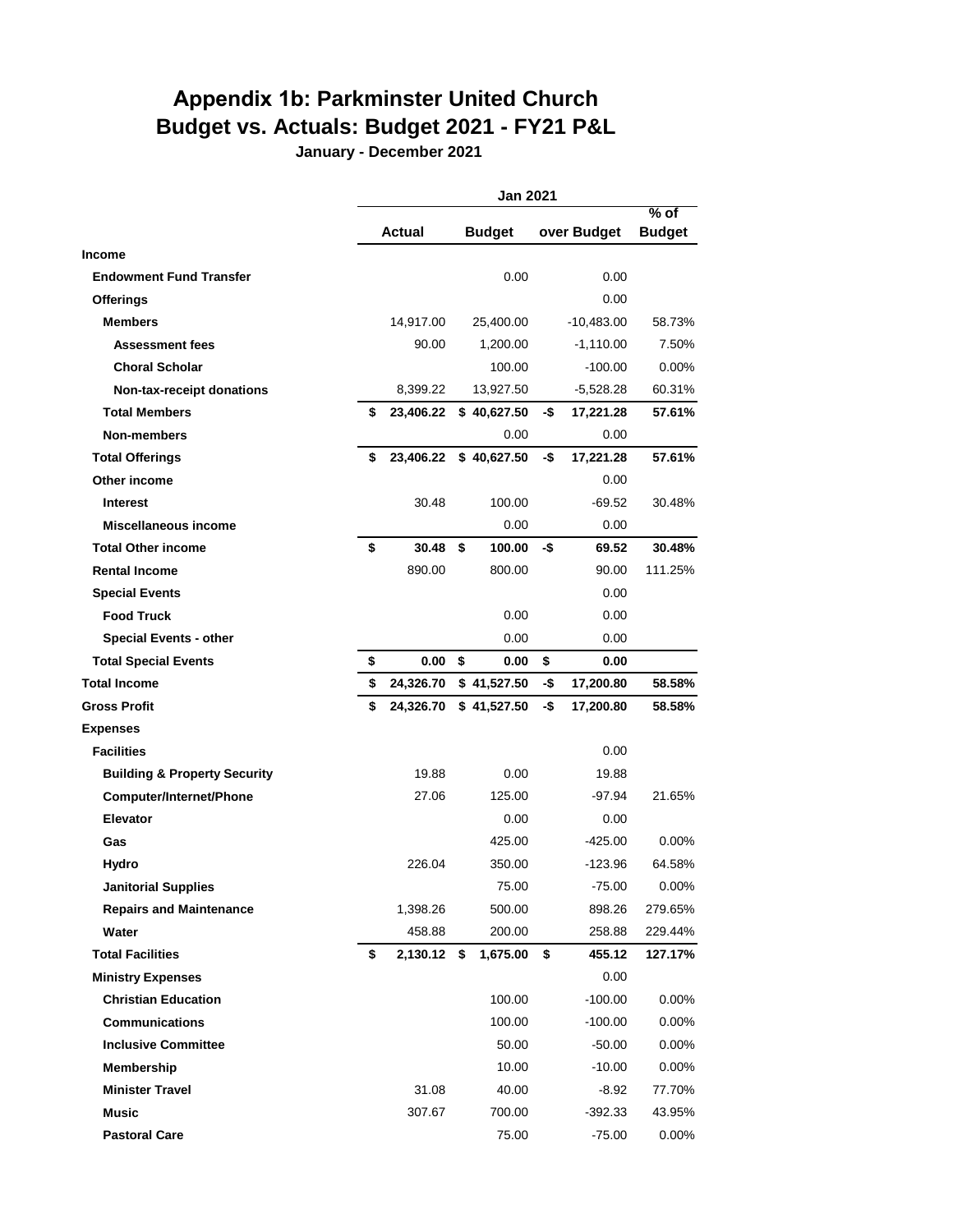| Worship                                   |     | 75.00       | 150.00         |     | $-75.00$    | 50.00%    |
|-------------------------------------------|-----|-------------|----------------|-----|-------------|-----------|
| <b>Total Ministry Expenses</b>            | \$  | 413.75      | \$<br>1,225.00 | -\$ | 811.25      | 33.78%    |
| <b>Office &amp; Administration</b>        |     |             |                |     | 0.00        |           |
| <b>Bank &amp; Payroll Service Charges</b> |     | 114.23      | 100.00         |     | 14.23       | 114.23%   |
| <b>Business licences &amp; Permits</b>    |     | 56.50       | 75.00          |     | $-18.50$    | 75.33%    |
| <b>Dues &amp; Subscriptions</b>           |     |             | 15.00          |     | $-15.00$    | 0.00%     |
| <b>Insurance</b>                          |     | 497.06      | 500.00         |     | $-2.94$     | 99.41%    |
| Non-recoverable HST                       |     |             | 1,000.00       |     | $-1,000.00$ | $0.00\%$  |
| Office Supplies, Postage etc.             |     | 404.34      | 190.00         |     | 214.34      | 212.81%   |
| <b>Printing &amp; Reproduction</b>        |     | 510.48      | 300.00         |     | 210.48      | 170.16%   |
| <b>Total Office &amp; Administration</b>  | \$  | 1,582.61    | \$<br>2,180.00 | -\$ | 597.39      | 72.60%    |
| <b>Salaries &amp; Benefits</b>            |     |             |                |     | 0.00        |           |
| <b>Continuing Education</b>               |     |             | 287.33         |     | $-287.33$   | 0.00%     |
| <b>Employer paid benefits</b>             |     | 4,497.70    | 4,506.00       |     | $-8.30$     | 99.82%    |
| <b>Staff Allowances</b>                   |     | 141.34      | 167.00         |     | $-25.66$    | 84.63%    |
| <b>Staff Salaries</b>                     |     | 18,971.76   | 19,342.00      |     | $-370.24$   | 98.09%    |
| <b>Total Salaries &amp; Benefits</b>      | \$  | 23,610.80   | \$24,302.33    | -\$ | 691.53      | 97.15%    |
| <b>UCC Assessment Fee</b>                 |     |             | 3,156.00       |     | $-3,156.00$ | $0.00\%$  |
| <b>Total Expenses</b>                     | \$  | 27,737.28   | \$32,538.33    | -\$ | 4,801.05    | 85.24%    |
| <b>Net Operating Income</b>               | -\$ | 3,410.58    | \$<br>8,989.17 | -\$ | 12,399.75   | $-37.94%$ |
| <b>Other Expenses</b>                     |     |             |                |     |             |           |
| <b>Government incentives</b>              |     | $-5,571.05$ |                |     | $-5,571.05$ |           |
| <b>Total Other Expenses</b>               | -\$ | 5,571.05 \$ | 0.00           | -\$ | 5,571.05    |           |
| <b>Net Other Income</b>                   | \$  | 5,571.05 \$ | 0.00           | \$  | 5,571.05    |           |
| Net Income                                | \$  | 2,160.47    | \$<br>8,989.17 | -\$ | 6,828.70    | 24.03%    |

Sunday, Feb 14, 2021 08:04:56 AM GMT-8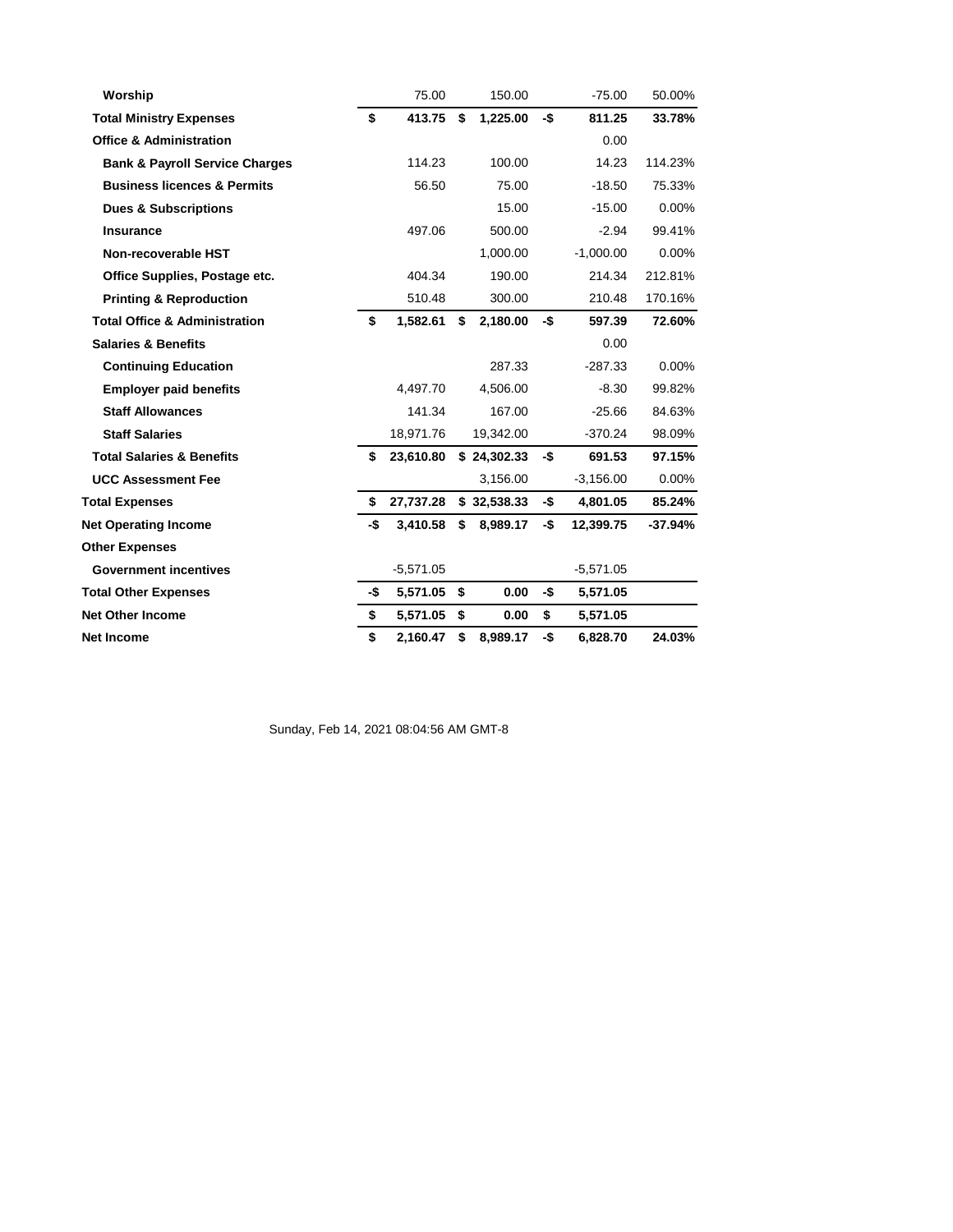# **Appendix 1c: Parkminster United Church Profit and Loss Comparison**

**January 2021**

|                                           |                   | Total           |      |             |
|-------------------------------------------|-------------------|-----------------|------|-------------|
|                                           | Jan 2021          | Jan 2020 (PY)   |      | Change      |
| <b>INCOME</b>                             |                   |                 |      |             |
| <b>Offerings</b>                          |                   |                 |      | 0.00        |
| <b>Members</b>                            | 14,917.00         | 20,939.82       |      | $-6,022.82$ |
| <b>Assessment fees</b>                    | 90.00             | 1,200.00        |      | $-1,110.00$ |
| <b>Choral Scholar</b>                     |                   | 80.00           |      | $-80.00$    |
| Non-tax-receipt donations                 | 8,399.22          | 13,927.50       |      | $-5,528.28$ |
| <b>Total Members</b>                      | \$<br>23,406.22   | \$<br>36,147.32 | -\$  | 12,741.10   |
| <b>Non-members</b>                        |                   | 563.90          |      | $-563.90$   |
| <b>Total Offerings</b>                    | \$<br>23,406.22   | \$<br>36,711.22 | -\$  | 13,305.00   |
| Other income                              |                   |                 |      | 0.00        |
| <b>Interest</b>                           | 30.48             | 213.72          |      | $-183.24$   |
| Miscellaneous income                      |                   | 7.60            |      | $-7.60$     |
| <b>Total Other income</b>                 | \$<br>30.48       | \$<br>221.32    | -\$  | 190.84      |
| <b>Rental Income</b>                      | 890.00            | 2,660.00        |      | $-1,770.00$ |
| <b>Special Events</b>                     |                   |                 |      | 0.00        |
| <b>Speaker Series</b>                     |                   | 309.50          |      | $-309.50$   |
| <b>Total Special Events</b>               | \$<br>0.00        | \$<br>309.50    | -\$  | 309.50      |
| <b>Total Income</b>                       | \$<br>24,326.70   | \$<br>39,902.04 | -\$  | 15,575.34   |
| <b>GROSS PROFIT</b>                       | \$<br>24,326.70   | \$<br>39,902.04 | -\$  | 15,575.34   |
| <b>EXPENSES</b>                           |                   |                 |      |             |
| <b>Facilities</b>                         |                   |                 |      | 0.00        |
| <b>Building &amp; Property Security</b>   | 19.88             |                 |      | 19.88       |
| Computer/Internet/Phone                   | 27.06             | 108.92          |      | $-81.86$    |
| Gas                                       |                   | 527.70          |      | $-527.70$   |
| Hydro                                     | 226.04            | 336.75          |      | $-110.71$   |
| <b>Janitorial Supplies</b>                |                   | 19.48           |      | $-19.48$    |
| <b>Repairs and Maintenance</b>            | 1,398.26          | 256.12          |      | 1,142.14    |
| Water                                     | 458.88            | 388.96          |      | 69.92       |
| <b>Total Facilities</b>                   | \$<br>2,130.12 \$ | 1,637.93        | - \$ | 492.19      |
| <b>Ministry Expenses</b>                  |                   |                 |      | 0.00        |
| <b>Minister Travel</b>                    | 31.08             | 2.40            |      | 28.68       |
| <b>Music</b>                              | 307.67            |                 |      | 307.67      |
| Worship                                   | 75.00             | 188.65          |      | $-113.65$   |
| <b>Total Ministry Expenses</b>            | \$<br>413.75      | \$<br>191.05    | \$   | 222.70      |
| <b>Office &amp; Administration</b>        |                   |                 |      | 0.00        |
| <b>Bank &amp; Payroll Service Charges</b> | 114.23            | 73.24           |      | 40.99       |
| <b>Business licences &amp; Permits</b>    | 56.50             | 150.00          |      | $-93.50$    |
| <b>Insurance</b>                          | 497.06            | 382.50          |      | 114.56      |
| Office Supplies, Postage etc.             | 404.34            | 166.46          |      | 237.88      |
| <b>Printing &amp; Reproduction</b>        | 510.48            | 486.76          |      | 23.72       |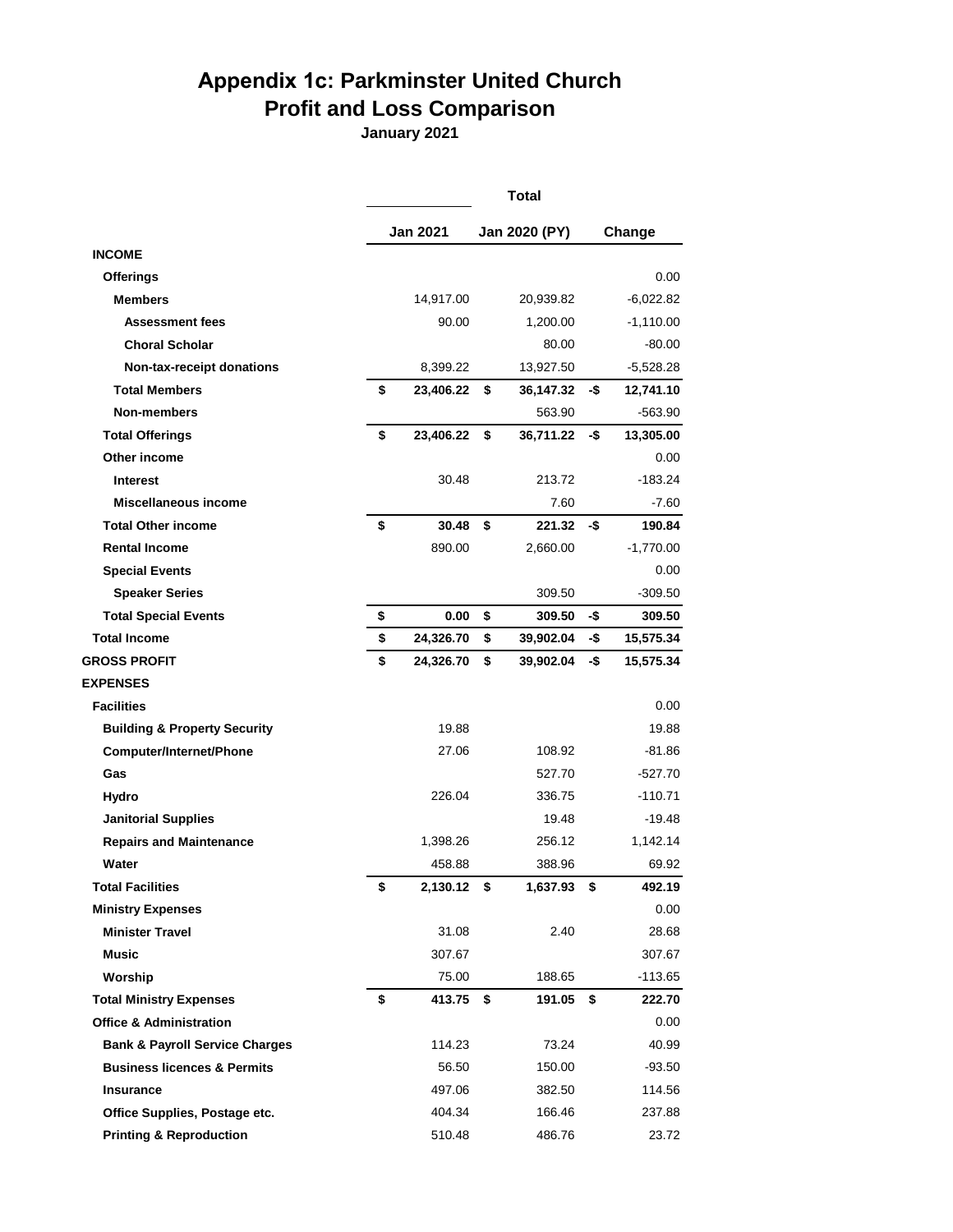| <b>Total Office &amp; Administration</b> | \$  | 1,582.61    | \$ | 1,258.96  | \$  | 323.65      |
|------------------------------------------|-----|-------------|----|-----------|-----|-------------|
| <b>Salaries &amp; Benefits</b>           |     |             |    |           |     | 0.00        |
| <b>Employer paid benefits</b>            |     | 4,497.70    |    | 4,268.88  |     | 228.82      |
| <b>Staff Allowances</b>                  |     | 141.34      |    | 1,392.90  |     | $-1.251.56$ |
| <b>Staff Salaries</b>                    |     | 18,971.76   |    | 18,647.74 |     | 324.02      |
| <b>Total Salaries &amp; Benefits</b>     | \$  | 23,610.80   | \$ | 24,309.52 | -\$ | 698.72      |
| <b>UCC Assessment Fee</b>                |     |             |    | 3,156.25  |     | $-3,156.25$ |
| <b>Total Expenses</b>                    | \$  | 27,737.28   | \$ | 30,553.71 | -\$ | 2,816.43    |
| <b>OTHER EXPENSES</b>                    |     |             |    |           |     |             |
| <b>Government incentives</b>             |     | $-5,571.05$ |    |           |     | $-5,571.05$ |
| <b>Total Other Expenses</b>              | -\$ | 5,571.05 \$ |    | 0.00      | -\$ | 5.571.05    |
| <b>PROFIT</b>                            | \$  | 2.160.47    | S. | 9.348.33  | -\$ | 7.187.86    |

Sunday, Feb 14, 2021 08:16:59 AM GMT-8 - Accrual Basis